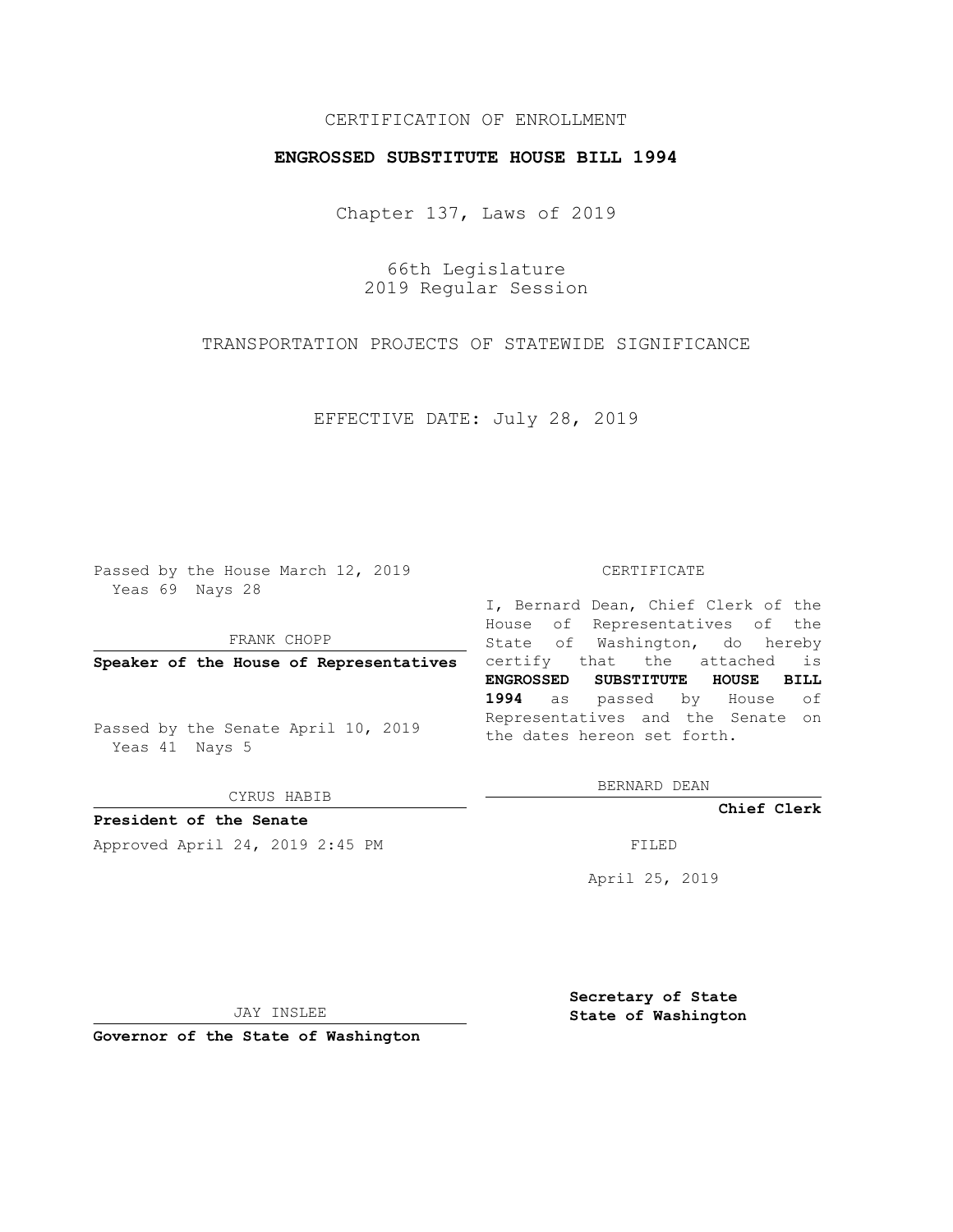## **ENGROSSED SUBSTITUTE HOUSE BILL 1994**

Passed Legislature - 2019 Regular Session

**State of Washington 66th Legislature 2019 Regular Session By** House Transportation (originally sponsored by Representatives Wylie, Vick, Stonier, Hoff, and Harris)

READ FIRST TIME 03/01/19.

1 AN ACT Relating to facilitating transportation projects of 2 statewide significance; adding new sections to chapter 47.05 RCW; and 3 creating a new section.

4 BE IT ENACTED BY THE LEGISLATURE OF THE STATE OF WASHINGTON:

 NEW SECTION. **Sec. 1.** The legislature finds that Washington's transportation needs are increasing as both a surge in trade and population create demand on the system. Large transportation projects that provide improvements in accessibility, freight mobility, and safety, as well as maximize economic development, are critical to Washington's future. It is the intent of the legislature to recognize transportation projects of statewide significance, and to expedite their completion through the establishment of a formal process of coordination.

14 NEW SECTION. **Sec. 2.** A new section is added to chapter 47.05 15 RCW to read as follows:

16 (1) A transportation project of statewide significance means a 17 project that will:

18 (a) Improve accessibility for a significant number of Washington 19 residents;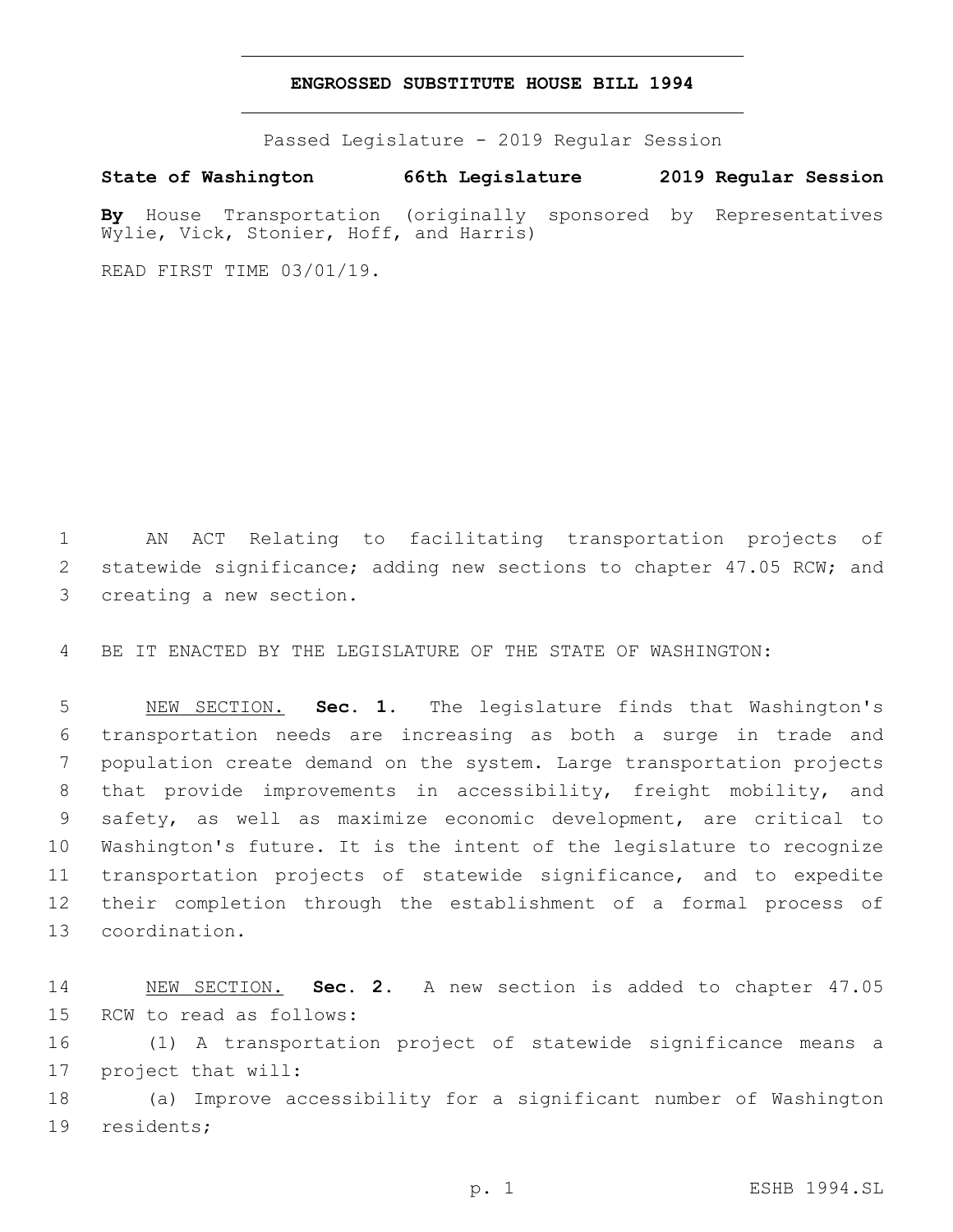(b) Alleviate congestion and improve the reliability of travel times for Washington residents and other users of the transportation 3 system;

(c) Improve the movement of freight through the corridor;

 (d) Provide safety improvements and contribute to a reduction in injuries and fatalities;6

 (e) Maximize opportunities for economic development in the region 8 and the state;

(f) Make improvement to transit, pedestrian, and bike access; and

 (g) Serve as a critical route for both national and state 11 defense.

 (2)(a) In order to qualify as a transportation project of statewide significance, the reasonable cost estimate to construct the project must be at least one billion dollars. Similarly, if a project is to be constructed in phases, in order to qualify as a transportation project of statewide significance, the total reasonable cost estimate to construct all the phases must be at least one billion dollars. For purposes of this subsection, "cost estimate to construct" includes costs associated with design, preliminary engineering, right-of-way acquisition, and construction.

 (b) In order to qualify as a transportation project of statewide significance, the project must also contain a bridge that connects two states that has a reasonable cost estimate to construct of at least five hundred million dollars and would benefit from an expedited permitting process due to preexisting permits.

 NEW SECTION. **Sec. 3.** A new section is added to chapter 47.05 27 RCW to read as follows:

(1) The department shall:28

 (a) Develop an application for designation of transportation projects as transportation projects of statewide significance. The application must be accompanied by a letter of approval from the legislative authority of at least one jurisdiction that will have the proposed transportation project of statewide significance within its boundaries. No designation of a project as a transportation project of statewide significance shall be made without the letter of approval, except as provided in subsection (2) of this section. The letter of approval must state that the jurisdiction joins in the request for the designation of the transportation project as one of statewide significance and has or will hire the professional staff

p. 2 ESHB 1994.SL